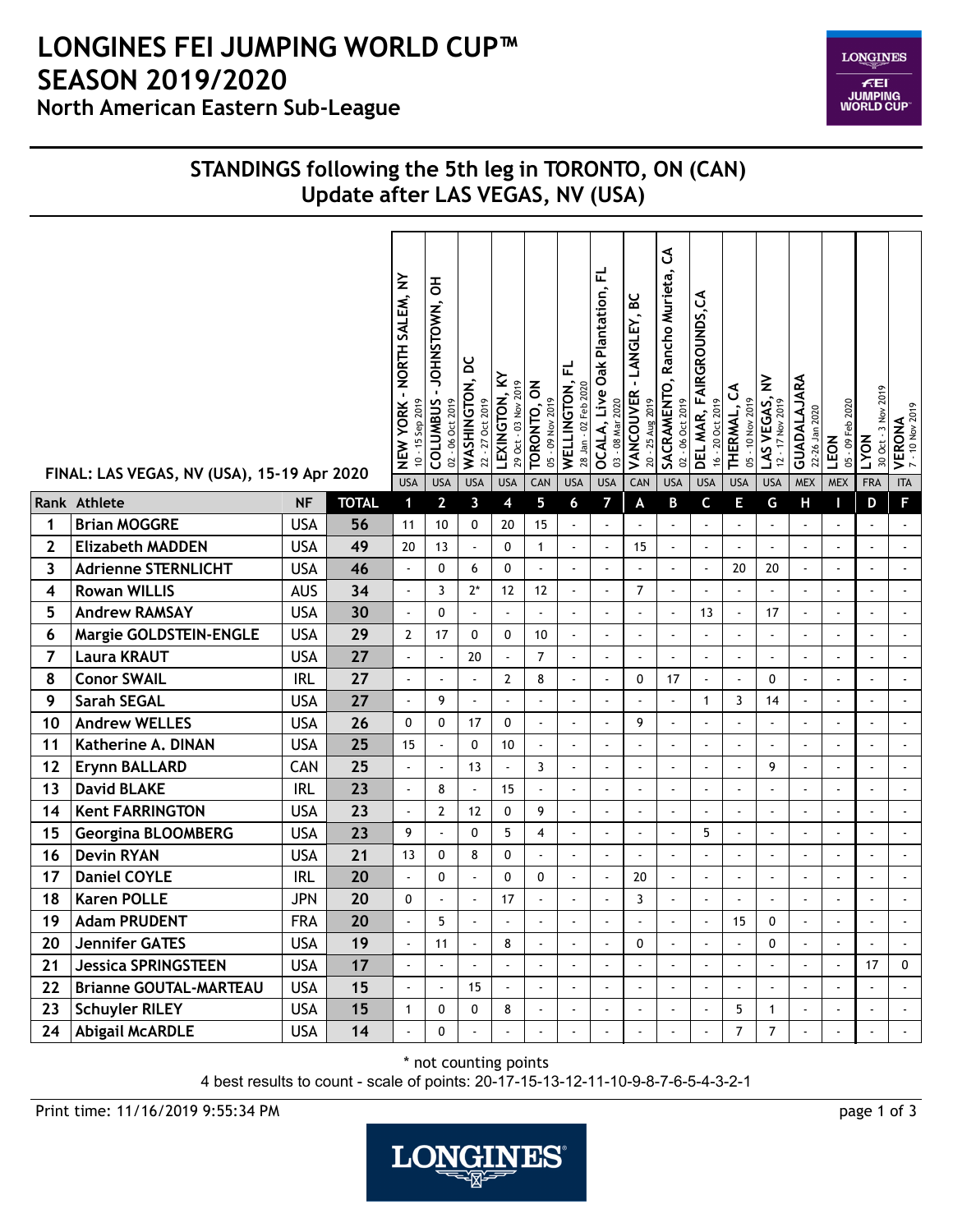## **North American Eastern Sub-League LONGINES FEI JUMPING WORLD CUP™ SEASON 2019/2020**

| <b>LONGINES</b>                    |
|------------------------------------|
| ÆEI<br>JUMPING<br><b>WORLD CUP</b> |

|                | FINAL: LAS VEGAS, NV (USA), 15-19 Apr 2020 |            |                         | NORTH SALEM, NY<br><b>NEW YORK-</b><br>$10 - 15$ Sep 2019<br><b>USA</b> | JOHNSTOWN, OH<br><b>COLUMBUS</b><br>02 - 06 Oct 2019<br><b>USA</b> | ă<br>WASHINGTON,<br>22 - 27 Oct 2019<br><b>USA</b> | LEXINGTON, KY<br>29 Oct - 03 Nov 2019<br><b>USA</b> | TORONTO, ON<br>05 - 09 Nov 2019<br>CAN | 군<br>WELLINGTON,<br>28 Jan - 02 Feb 2020<br><b>USA</b> | 군<br><b>OCALA, Live Oak Plantation,</b><br>03 - 08 Mar 2020<br><b>USA</b> | မ္မ<br>- LANGLEY,<br>VANCOUVER<br>20 - 25 Aug 2019<br>CAN | ვ<br>SACRAMENTO, Rancho Murieta,<br>02 - 06 Oct 2019<br><b>USA</b> | DEL MAR, FAIRGROUNDS, CA<br>16 - 20 Oct 2019<br><b>USA</b> | ქ<br>05 - 10 Nov 2019<br>THERMAL,<br><b>USA</b> | LAS VEGAS, NV<br>$-17$ Nov 2019<br>12<br><b>USA</b> | GUADALAJARA<br>22-26 Jan 2020<br><b>MEX</b> | 05 - 09 Feb 2020<br>LEON<br><b>MEX</b> | 2019<br>30 Oct - 3 Nov<br>LYON<br><b>FRA</b> | <b>VERONA</b><br>7-10 Nov 2019<br><b>ITA</b> |
|----------------|--------------------------------------------|------------|-------------------------|-------------------------------------------------------------------------|--------------------------------------------------------------------|----------------------------------------------------|-----------------------------------------------------|----------------------------------------|--------------------------------------------------------|---------------------------------------------------------------------------|-----------------------------------------------------------|--------------------------------------------------------------------|------------------------------------------------------------|-------------------------------------------------|-----------------------------------------------------|---------------------------------------------|----------------------------------------|----------------------------------------------|----------------------------------------------|
|                | Rank Athlete                               | <b>NF</b>  | <b>TOTAL</b>            | 1                                                                       | $\mathbf{2}$                                                       | 3                                                  | 4                                                   | 5                                      | 6                                                      | 7                                                                         | A                                                         | В                                                                  | C                                                          | Е                                               | G                                                   | Н                                           | п                                      | D                                            | F.                                           |
| 25             | <b>Brian COURNANE</b>                      | <b>IRL</b> | 13                      | $\overline{a}$                                                          | $\Box$                                                             | 11                                                 | ÷,                                                  | $\blacksquare$                         | ÷,                                                     | $\blacksquare$                                                            | $\omega$                                                  | ÷,                                                                 | $\blacksquare$                                             | $\overline{2}$                                  | 0                                                   | $\blacksquare$                              | $\tilde{\phantom{a}}$                  | $\blacksquare$                               | $\blacksquare$                               |
| 26             | <b>Lucy DESLAURIERS</b>                    | <b>USA</b> | 13                      | 6                                                                       | $\overline{7}$                                                     | $\overline{\phantom{a}}$                           | ÷,                                                  | ÷,                                     | $\tilde{\phantom{a}}$                                  | $\blacksquare$                                                            | ÷,                                                        |                                                                    |                                                            |                                                 | $\omega$                                            | $\blacksquare$                              |                                        | ÷,                                           | L.                                           |
| 27             | Paul O'SHEA                                | <b>IRL</b> | 12                      | 12                                                                      | $\mathbf{r}$                                                       | $\overline{a}$                                     | $\overline{a}$                                      | ÷,                                     | L.                                                     | ä,                                                                        | $\overline{a}$                                            | ÷.                                                                 | $\overline{a}$                                             | $\overline{a}$                                  | $\omega$                                            | $\sim$                                      |                                        | $\overline{a}$                               | $\omega$                                     |
| 28             | <b>Eric LAMAZE</b>                         | CAN        | 11                      | ÷,                                                                      | $\blacksquare$                                                     | ÷,                                                 | ÷,                                                  | 11                                     | ÷,                                                     | $\blacksquare$                                                            | $\blacksquare$                                            |                                                                    |                                                            | ÷,                                              | ÷,                                                  | $\blacksquare$                              |                                        | ÷,                                           | $\blacksquare$                               |
| 28             | <b>Rodrigo PESSOA</b>                      | <b>BRA</b> | 11                      | $\mathbf{0}$                                                            | $\blacksquare$                                                     | $\blacksquare$                                     | 11                                                  |                                        | $\blacksquare$                                         | $\blacksquare$                                                            | ÷,                                                        |                                                                    |                                                            | $\blacksquare$                                  |                                                     |                                             |                                        | ÷,                                           |                                              |
| 28             | <b>Shane SWEETNAM</b>                      | <b>IRL</b> | 11                      | $\mathbf{0}$                                                            | $\overline{a}$                                                     | 11                                                 | 0                                                   | 0                                      | ÷,                                                     | ÷,                                                                        | ä,                                                        |                                                                    |                                                            |                                                 | $\sim$                                              |                                             |                                        | ÷,                                           | $\tilde{\phantom{a}}$                        |
| 31             | <b>Kaitlin CAMPBELL</b>                    | <b>USA</b> | 10                      | ÷,                                                                      | $\mathbf{r}$                                                       | $\overline{a}$                                     | ÷.                                                  | $\sim$                                 | $\blacksquare$                                         | $\omega$                                                                  | ÷.                                                        | ÷,                                                                 | 10                                                         | 0                                               | $\omega$                                            | $\sim$                                      | ÷.                                     | L.                                           | $\blacksquare$                               |
| 32             | <b>Beat MÄNDLI</b>                         | SUI        | 9                       | $\Omega$                                                                | $\blacksquare$                                                     | 0                                                  | 9                                                   | $\overline{a}$                         | $\blacksquare$                                         | $\blacksquare$                                                            | ÷,                                                        |                                                                    |                                                            | ÷,                                              | ÷,                                                  | $\blacksquare$                              | $\sim$                                 | ÷,                                           | $\tilde{\phantom{a}}$                        |
| 33             | <b>Kristen VANDERVEEN</b>                  | <b>USA</b> | 9                       | $\mathbf{0}$                                                            | $\mathbf{1}$                                                       | 5                                                  |                                                     | $\blacksquare$                         | ÷,                                                     | ÷,                                                                        | $\blacksquare$                                            |                                                                    | $\overline{\phantom{a}}$                                   | 0                                               | 3                                                   |                                             |                                        | ÷,                                           | ä,                                           |
| 34             | <b>Jonathan CORRIGAN</b>                   | <b>IRL</b> | 8                       | 8                                                                       | $\blacksquare$                                                     | $\overline{\phantom{a}}$                           | ÷.                                                  | $\ddot{\phantom{1}}$                   | $\sim$                                                 | ä,                                                                        | ÷.                                                        | $\ddot{\phantom{1}}$                                               |                                                            | ÷.                                              | $\sim$                                              | $\sim$                                      |                                        | L.                                           | $\blacksquare$                               |
| 35             | <b>McLain WARD</b>                         | <b>USA</b> | 8                       | 3                                                                       | $\blacksquare$                                                     | $\omega$                                           | 0                                                   | 5                                      | $\tilde{\phantom{a}}$                                  | ÷.                                                                        | $\hat{\phantom{a}}$                                       |                                                                    |                                                            | $\blacksquare$                                  | $\blacksquare$                                      | $\blacksquare$                              |                                        | ÷,                                           | $\blacksquare$                               |
| 36             | <b>Catherine TYREE</b>                     | <b>USA</b> | $\overline{7}$          | $\mathbf{0}$                                                            | $\overline{a}$                                                     | $\overline{7}$                                     | 0                                                   | $\blacksquare$                         | $\blacksquare$                                         | $\blacksquare$                                                            | $\blacksquare$                                            | $\ddot{\phantom{0}}$                                               |                                                            |                                                 | $\blacksquare$                                      |                                             |                                        | ÷,                                           | $\blacksquare$                               |
| 36             | <b>Vasco FLORES</b>                        | <b>PUR</b> | $\overline{7}$          | $\overline{7}$                                                          | $\overline{a}$                                                     |                                                    |                                                     | $\overline{a}$                         |                                                        | $\overline{\phantom{a}}$                                                  | ÷,                                                        |                                                                    |                                                            | ÷,                                              | $\sim$                                              |                                             |                                        | ÷                                            | ÷,                                           |
| 38             | <b>Mario DESLAURIERS</b>                   | <b>USA</b> | 6                       | 0                                                                       | 0                                                                  | $\omega$                                           | 0                                                   | 6                                      | $\overline{\phantom{a}}$                               | ä,                                                                        | ÷.                                                        |                                                                    |                                                            | ÷.                                              | $\sim$                                              | $\overline{a}$                              |                                        | L.                                           | $\omega$                                     |
| 38             | <b>Roberto TERAN TAFUR</b>                 | <b>COL</b> | 6                       | ÷,                                                                      | 6                                                                  | $\omega$                                           | $\blacksquare$                                      | ÷                                      | ÷,                                                     | ä,                                                                        | $\blacksquare$                                            | $\blacksquare$                                                     | $\blacksquare$                                             | ÷,                                              | $\blacksquare$                                      | $\blacksquare$                              | $\tilde{\phantom{a}}$                  | $\blacksquare$                               | $\blacksquare$                               |
| 38             | <b>Sloane COLES</b>                        | <b>USA</b> | 6                       | ÷                                                                       | 0                                                                  | $\omega$                                           | 6                                                   |                                        | $\tilde{\phantom{a}}$                                  | ÷,                                                                        | ÷,                                                        |                                                                    |                                                            | $\sim$                                          | $\overline{\phantom{a}}$                            | $\blacksquare$                              |                                        | $\overline{\phantom{a}}$                     |                                              |
| 41             | <b>Mathis SCHWENTKER</b>                   | <b>GER</b> | 6                       |                                                                         | $\tilde{\phantom{a}}$                                              | $\sim$                                             |                                                     |                                        | ÷,                                                     | ä,                                                                        | $\sim$                                                    | 2                                                                  | 0                                                          | 4                                               | 0                                                   | ÷,                                          |                                        | ÷,                                           | $\blacksquare$                               |
| 42             | <b>Andrew KOCHER</b>                       | <b>USA</b> | 5                       | 0                                                                       | 0                                                                  | 3                                                  | 0                                                   | $\overline{2}$                         | $\overline{\phantom{a}}$                               | $\overline{a}$                                                            | 0                                                         |                                                                    |                                                            |                                                 |                                                     |                                             |                                        | ÷,                                           | L.                                           |
| 43             | <b>Cormac HANLEY</b>                       | <b>IRL</b> | $\overline{\mathbf{4}}$ | $\overline{\mathbf{4}}$                                                 |                                                                    |                                                    |                                                     |                                        | $\overline{\phantom{a}}$                               | ä,                                                                        |                                                           |                                                                    |                                                            |                                                 |                                                     |                                             |                                        | $\overline{\phantom{a}}$                     | $\overline{a}$                               |
| 43             | <b>Jack TOWELL</b>                         | <b>USA</b> | 4                       | $\mathbf 0$                                                             | $\mathbf{r}$                                                       | $\overline{4}$                                     | 0                                                   |                                        |                                                        | L.                                                                        |                                                           |                                                                    |                                                            |                                                 |                                                     |                                             |                                        |                                              |                                              |
| 43             | <b>Lillie KEENAN</b>                       | <b>USA</b> | $\overline{\mathbf{4}}$ |                                                                         | 4                                                                  |                                                    | 0                                                   |                                        |                                                        | $\omega$                                                                  |                                                           |                                                                    |                                                            |                                                 |                                                     |                                             |                                        |                                              | ÷.                                           |
| 46             | Angel Guillermo KAROLYI                    | <b>VEN</b> | $\mathbf{1}$            | ÷,                                                                      | $\blacksquare$                                                     | $\omega$                                           | $\omega$                                            | $\tilde{\phantom{a}}$                  | $\overline{a}$                                         | ÷.                                                                        | $\mathbf 0$                                               | $\mathbf{1}$                                                       | 0                                                          | $\mathbf 0$                                     | 0                                                   | $\omega$                                    |                                        | $\overline{\phantom{a}}$                     | $\blacksquare$                               |
| $\blacksquare$ | <b>Aaron VALE</b>                          | <b>USA</b> | $\mathbf 0$             | $\overline{a}$                                                          | ÷.                                                                 | $\Omega$                                           |                                                     |                                        |                                                        | ÷.                                                                        | ÷.                                                        |                                                                    |                                                            |                                                 | ÷.                                                  |                                             |                                        | ä,                                           | $\blacksquare$                               |
| $\blacksquare$ | <b>Alberto MICHAN</b>                      | <b>ISR</b> | $\mathbf 0$             | 0                                                                       | 0                                                                  |                                                    |                                                     |                                        |                                                        | ä,                                                                        | $\overline{a}$                                            |                                                                    |                                                            | $\overline{\phantom{a}}$                        | ä,                                                  |                                             |                                        |                                              |                                              |
| $\blacksquare$ | <b>Ali WOLFF</b>                           | <b>USA</b> | $\mathbf 0$             | $\overline{a}$                                                          | $\mathbf 0$                                                        | $\omega$                                           |                                                     | $\blacksquare$                         |                                                        | ä,                                                                        |                                                           |                                                                    |                                                            | $\overline{\phantom{a}}$                        | $\omega$                                            |                                             |                                        | ä,                                           | $\blacksquare$                               |
| $\blacksquare$ | Amanda DERBYSHIRE                          | <b>GBR</b> | $\mathbf 0$             | $\overline{\phantom{a}}$                                                | ä,                                                                 | 0                                                  | 0                                                   | $\blacksquare$                         | $\Delta$                                               | $\blacksquare$                                                            | $\omega$                                                  | $\blacksquare$                                                     |                                                            | $\overline{a}$                                  | $\mathbf{r}$                                        | $\mathbf{r}$                                |                                        | ä,                                           | $\mathbf{r}$                                 |
| $\blacksquare$ | Amy MILLAR                                 | CAN        | $\mathbf 0$             |                                                                         | $\mathbf{r}$                                                       |                                                    |                                                     | 0                                      | ÷,                                                     | ÷.                                                                        | $\overline{a}$                                            |                                                                    |                                                            |                                                 | $\mathbf{r}$                                        |                                             |                                        | ä,                                           | $\blacksquare$                               |
| $\blacksquare$ | <b>Annabella SANCHEZ</b>                   | <b>USA</b> | $\pmb{0}$               | ÷,                                                                      | 0                                                                  |                                                    | $\overline{a}$                                      | ÷.                                     |                                                        | ä,                                                                        |                                                           |                                                                    |                                                            |                                                 | ÷.                                                  |                                             |                                        | ä,                                           | $\sim$                                       |

\* not counting points

4 best results to count - scale of points: 20-17-15-13-12-11-10-9-8-7-6-5-4-3-2-1

Print time: 11/16/2019 9:55:34 PM page 2 of 3